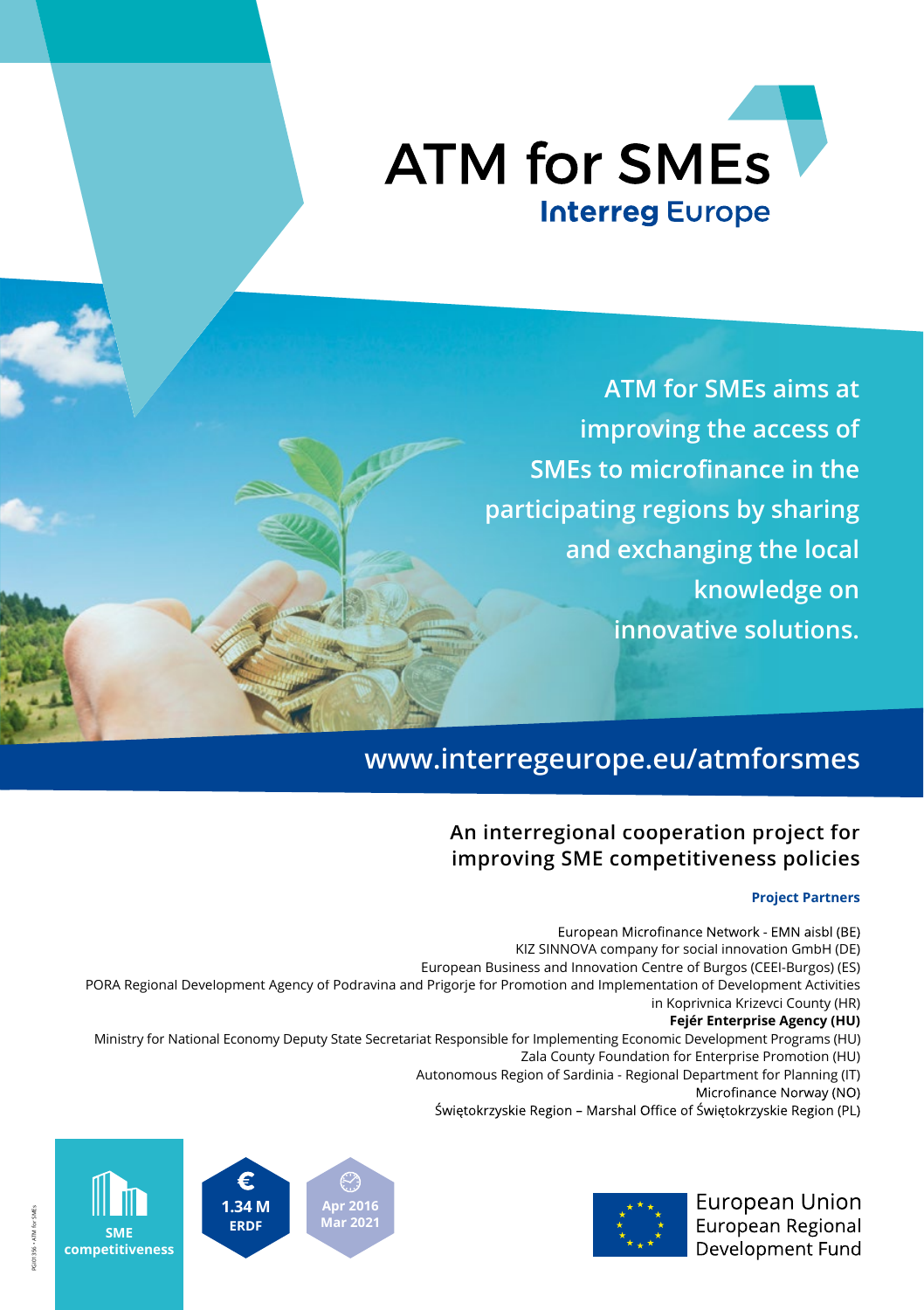The lack of access to credit and financial exclusion can be a serious obstacle to business creation in many European regions. Microfinancing of **SMEs and support to social entrepreneurship is an already tested and proven tool** which can

contribute to a high level of quality and sustainable employment, reducing disparities and poverty; and thus contributing to the realization of the « Inclusive growth » priority of the Europe 2020 strategy.

**There is a wide variety of microfinance programs across Europe, however, there are significant differences in how these microfinance initiatives reach their target groups. Therefore, the "ATM for SMEs" project, implemented through the INTERREG Europe programme, is aiming at** 

# **IMPROVING THE ACCESS TO MICROFINANCE IN THE PARTICIPATING REGIONS BY SHARING AND EXCHANGING THE LOCAL KNOWLEDGE ON INNOVATIVE SOLUTIONS.**

The "ATM for SMEs" consortium is lead by Fejér Enterprise Agency (HU) and is characterized by a balanced proportion of managing authorities and microfinance institutions, and a European level advisory partner.

The intensive interregional policy exchange and learning process, planned in the framework of the project, allows the gathering of evidence on the feasibility of these good practices, and capitalising on the experience accumulated in the participating regions.

#### **THE PROJECT IMPLEMENTATION IS DIVIDED INTO 2 PHASES:**



Phase I is characterised by an intensive interregional learning process, allowing the partners to exchange good practices and experiences on policy implementation. By the end of phase I, the regional partners will prepare in total **9 action plans in order to integrate and deploy good practices** learnt from interregional cooperation within the identified regional or national policies. The influence of the project can be demonstrated by the **generation of new projects** – tackling at enterprise development or improving the access to local microfi nance programs – **and improved management of the policy instruments** by adopting new approaches in the way calls are organized and assessment methodologies are developed.



Phase II is about the monitoring of the implementation of the regional action plans in each participating region.

The project indicators show that the successful implementation of the project will influence 626 million EUR of Structural Funds related policies and 0,6 million EUR of other policies. The most important result of the project is the improvement of the 9 identified policy instruments.

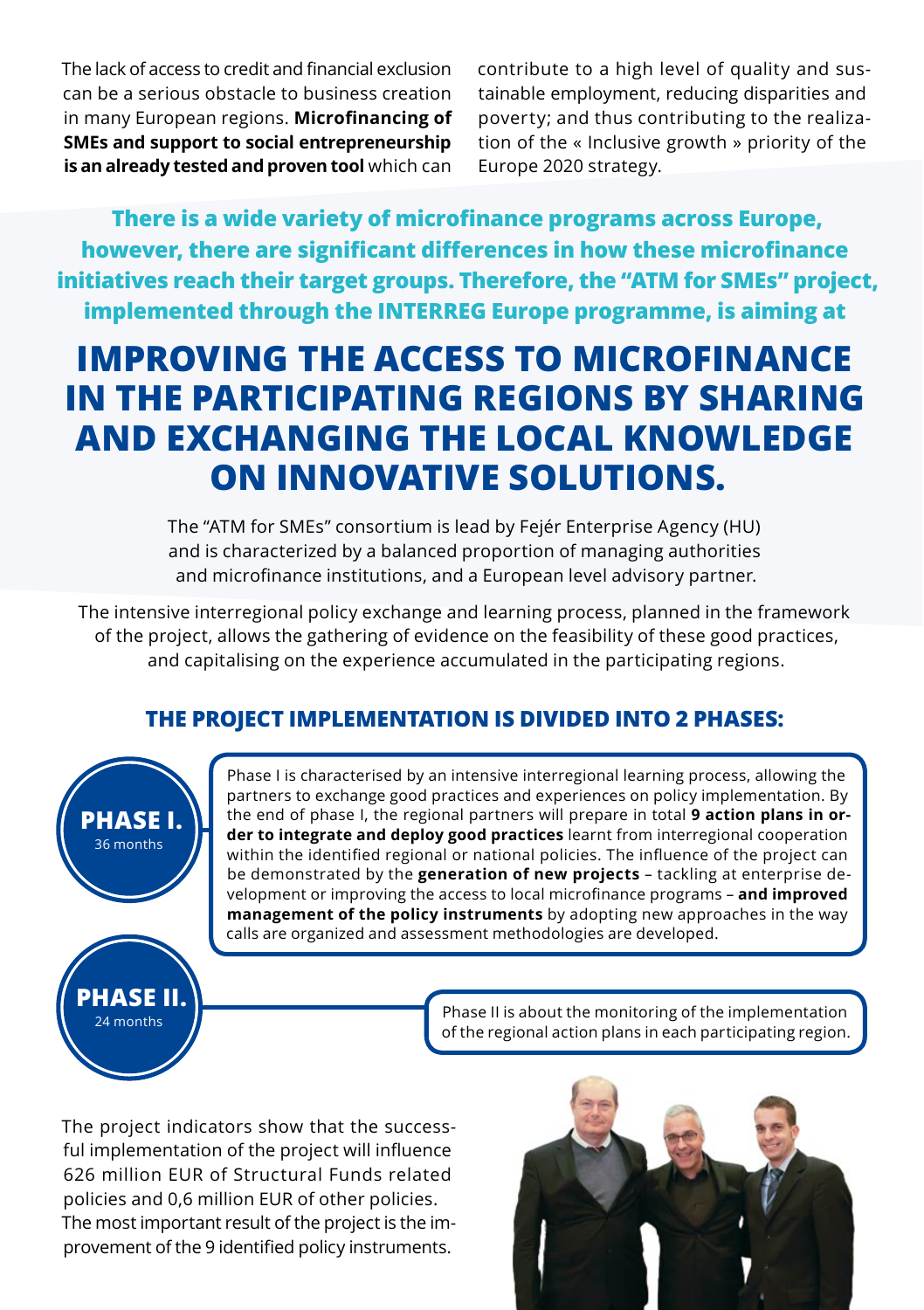

## The **OVERALL OBJECTIVE**

of the project is to improve the implementation of policies addressing enterprise development or sustainable employment in the participating regions, so that they can contribute to a better access to local microfinance programs for SMEs and self-entrepreneurs.

The project will enable regional authorities and business development organizations to develop adequate local responses to one of the key obstacles that start-ups and self-entrepreneurs are facing, i.e. the lack of credit, business development services, and financial exclusion.



### As a **HORIZONTAL OBJECTIVE,**

the project will address the issue of facilitating the access to microfinancing and enterprise development services for the members of specific target groups at risk of discrimination and financial exclusion, e.g. people who have disadvantaged position at the labour market, women.

#### **TWO OPERATIONAL SUB-OBJECTIVES ARE CONTRIBUTING TO THE REALIZATION OF THE OVERALL OBJECTIVE:**

 **To facilitate the interregional learning and exchange of experiences, practices among regional authorities and enterprise development institutions in terms of improving the access for local microfinance programs for priority groups; and reduce financial exclusion.**

**To support the capitalization and the deploying of the experiences and lessons learnt from interregional cooperation among actors of regional relevance, through the generation of new projects or the better management of their policies and strategies.**

| <b>RESULT INDICATORS</b>                                                                                                                                                                               | <b>TARGET</b>            | <b>OUTPUT INDICATORS</b>                                                                                                      | <b>TARGET</b> |
|--------------------------------------------------------------------------------------------------------------------------------------------------------------------------------------------------------|--------------------------|-------------------------------------------------------------------------------------------------------------------------------|---------------|
| No. of Growth & Jobs or ETC programmes<br>addressed by the project where measures<br>inspired by the project will be implemented<br>100% of policy instruments addressed with<br>structural funds link | 6                        | No. of policy learning events organised                                                                                       | 116           |
|                                                                                                                                                                                                        |                          | No. of good practices identified                                                                                              | 90            |
| No. of other policy instruments addressed<br>by the project where measures inspired<br>by the project will be implemented 100%<br>of policy instruments addressed without<br>structural funds link     | 3                        | No. of people with increased professional<br>capacity due to their participation in interre-<br>gional cooperation activities | 118           |
|                                                                                                                                                                                                        |                          | No. of action plans developed                                                                                                 | 10            |
| Estimated amount of Structural Funds<br>(from Growth & Jobs and/ or ETC) influ-<br>enced by the project (in EUR)                                                                                       | 466.3 million $\epsilon$ | No. of appearances in media (e.g. press)                                                                                      | 36            |
| Estimated amount of other funds<br>influenced (in EUR)                                                                                                                                                 | 5.7 million $\epsilon$   | No. of new visitors to project website since<br>last reporting period                                                         | 300           |